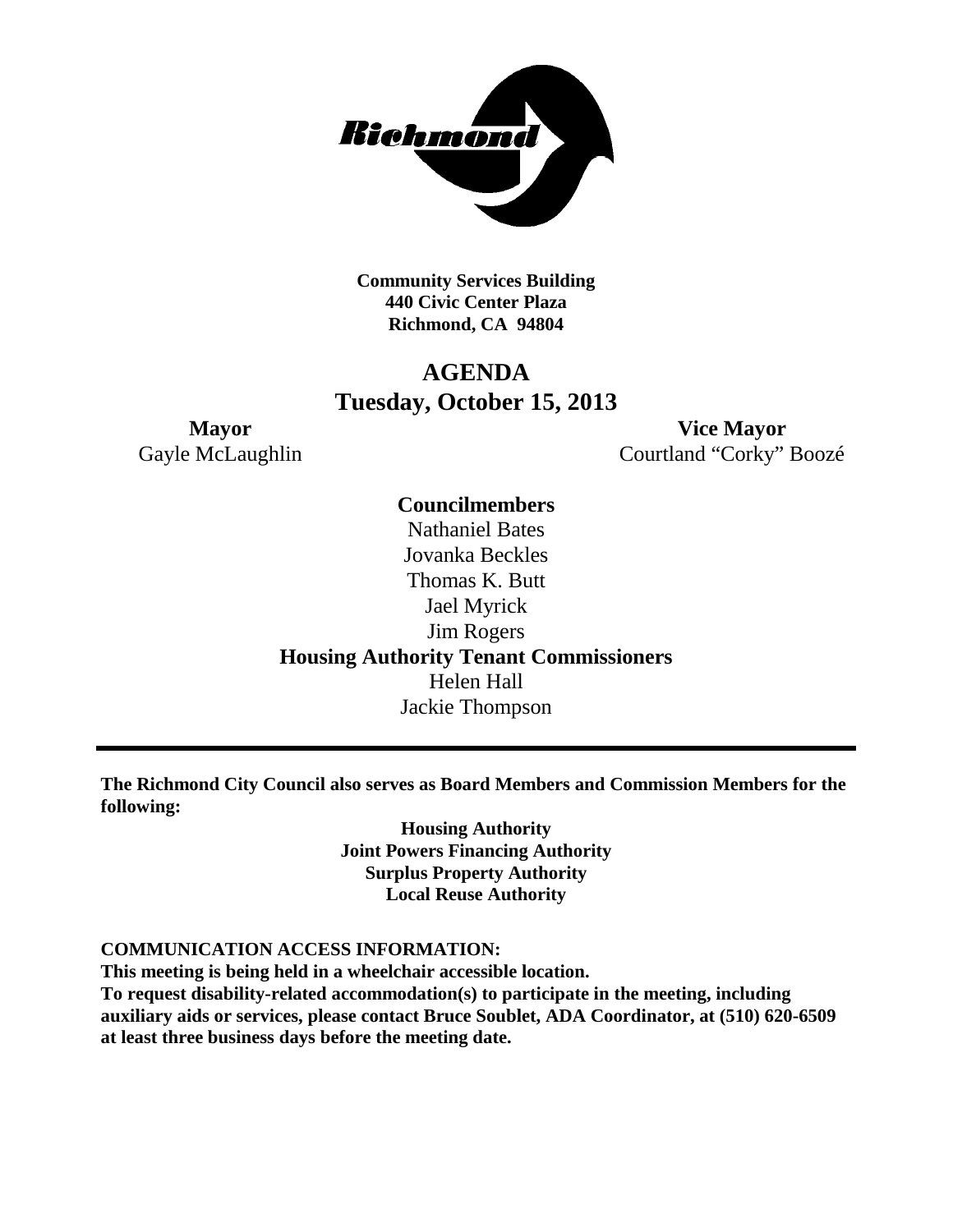# **MEETING PROCEDURES**

The City of Richmond encourages community participation at its City Council meetings and has established procedures that are intended to accommodate public input in a timely and time-sensitive way. As a courtesy to all members of the public who wish to participate in City Council meetings, please observe the following procedures:

**PUBLIC COMMENT ON AGENDA ITEMS:** Anyone who desires to address the City Council on items appearing on the agenda must complete and file a pink speaker's card with the City Clerk **prior** to the City Council's consideration of the item. Once the City Clerk has announced the item and discussion has commenced, no person shall be permitted to speak on the item other than those persons who have submitted their names to the City Clerk. Your name will be called when the item is announced for discussion. **Each speaker will be allowed TWO (2) MINUTES to address the City Council on NON-PUBLIC HEARING items listed on the agenda.**

**OPEN FORUM FOR PUBLIC COMMENT:** Individuals who would like to address the City Council on matters not listed on the agenda or on **Presentations, Proclamations and Commendations, Report from the City Attorney, or Reports of Officers** may do so under Open Forum. All speakers must complete and file a pink speaker's card with the City Clerk **prior** to the commencement of Open Forum. **The amount of time allotted to individual speakers shall be determined based on the number of persons requesting to speak during this item. The time allocation for each speaker will be as follows: 15 or fewer speakers, a maximum of 2 minutes; 16 to 24 speakers, a maximum of 1 and one-half minutes; and 25 or more speakers, a maximum of 1 minute.**

### **SPEAKERS ARE REQUESTED TO OCCUPY THE RESERVED SEATS IN THE FRONT ROW BEHIND THE SPEAKER'S PODIUM AS THEIR NAME IS ANNOUNCED BY THE CITY CLERK.**

**CONSENT CALENDAR:** Consent Calendar items are considered routine and will be enacted, approved or adopted by one motion unless a request for removal for discussion or explanation is received from the audience or the City Council. A member of the audience requesting to remove an item from the Consent Calendar must complete and file a speaker's card with the City Clerk **prior to the City Council's consideration of Agenda Review.** An item removed from the Consent Calendar may be placed anywhere on the agenda following the City Council's agenda review.

Any law enforcement officer on duty or whose service is commanded by the presiding officer shall be Sergeant-at-Arms of the Council meetings. He/she, or they, shall carry out all orders and instructions given by the presiding officer for the purpose of maintaining order and decorum at the Council meetings (City Council Rules of Procedure and Order Section III F, RMC Section 2.12.030).

**\*\*\*\*\*\*\*\*\*\*\*\*\*\*\*\*\*\*\*\*\*\*\*\*\*\*\*\*\*\*\*\*\*\*\*\*\*\*\*\*\*\*\*\*\*\*\*\*\*\*\*\*\*\*\*\*\*\***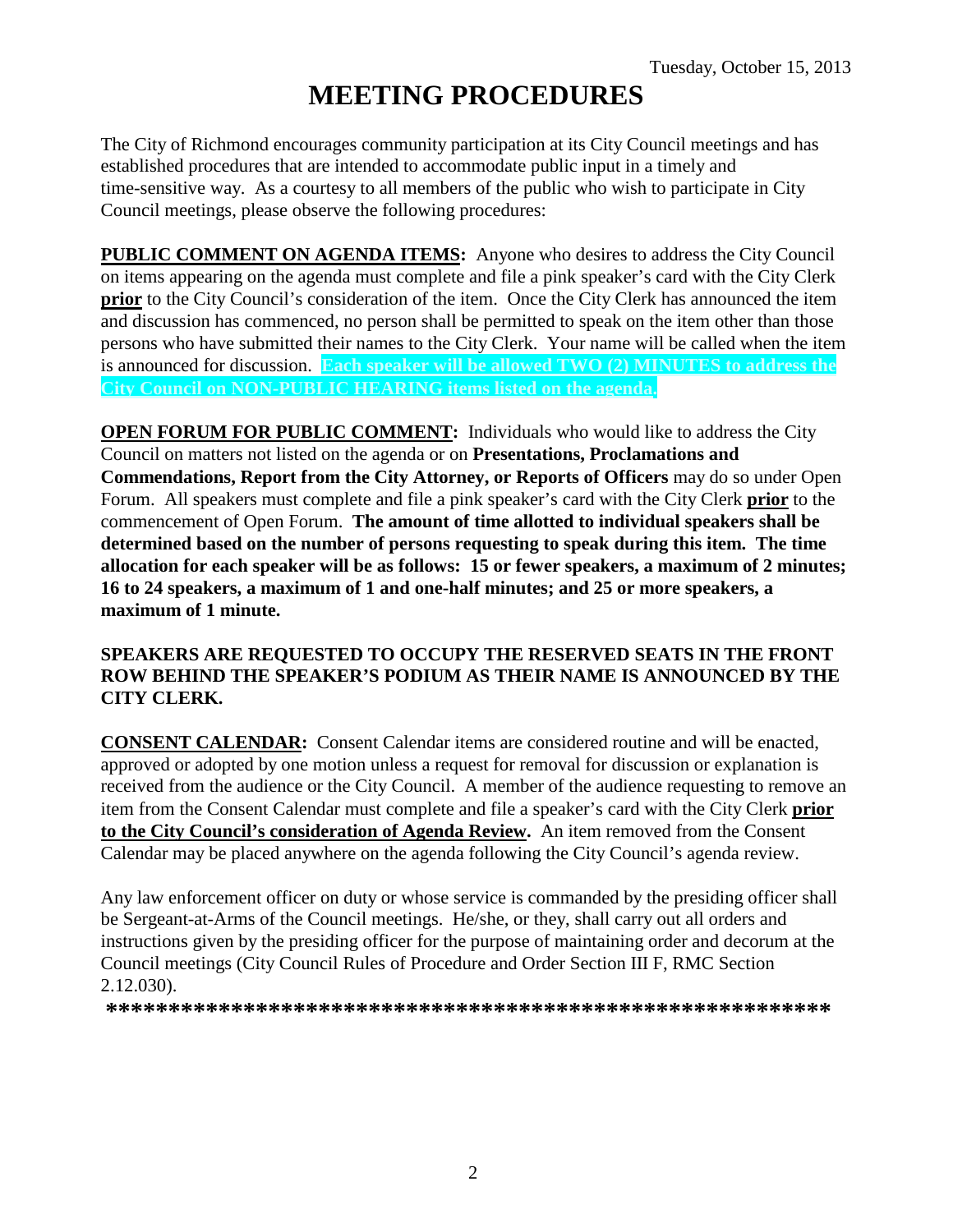# **EVENING OPEN SESSION**

5:00 p.m.

### **A. ROLL CALL**

### **B. PUBLIC COMMENT**

# **C. ADJOURN TO CLOSED SESSION**

# **CLOSED SESSION**

Shimada Room of the Community Services Building

#### **A. CITY COUNCIL**

**A-1.** CONFERENCE WITH LEGAL COUNSEL - EXISTING LITIGATION (Subdivision [a] of Government Code Section 54956.9):

Angell vs. City of Richmond

**A-2.** CONFERENCE WITH LEGAL COUNSEL - ANTICIPATED LITIGATION (Significant exposure to litigation pursuant to Subdivision (b) of Government Code Section 54956.9):

One Case

**A-3.** PUBLIC EMPLOYEE PERFORMANCE EVALUATION (Government Code Section 54957.6):

Title: City Manager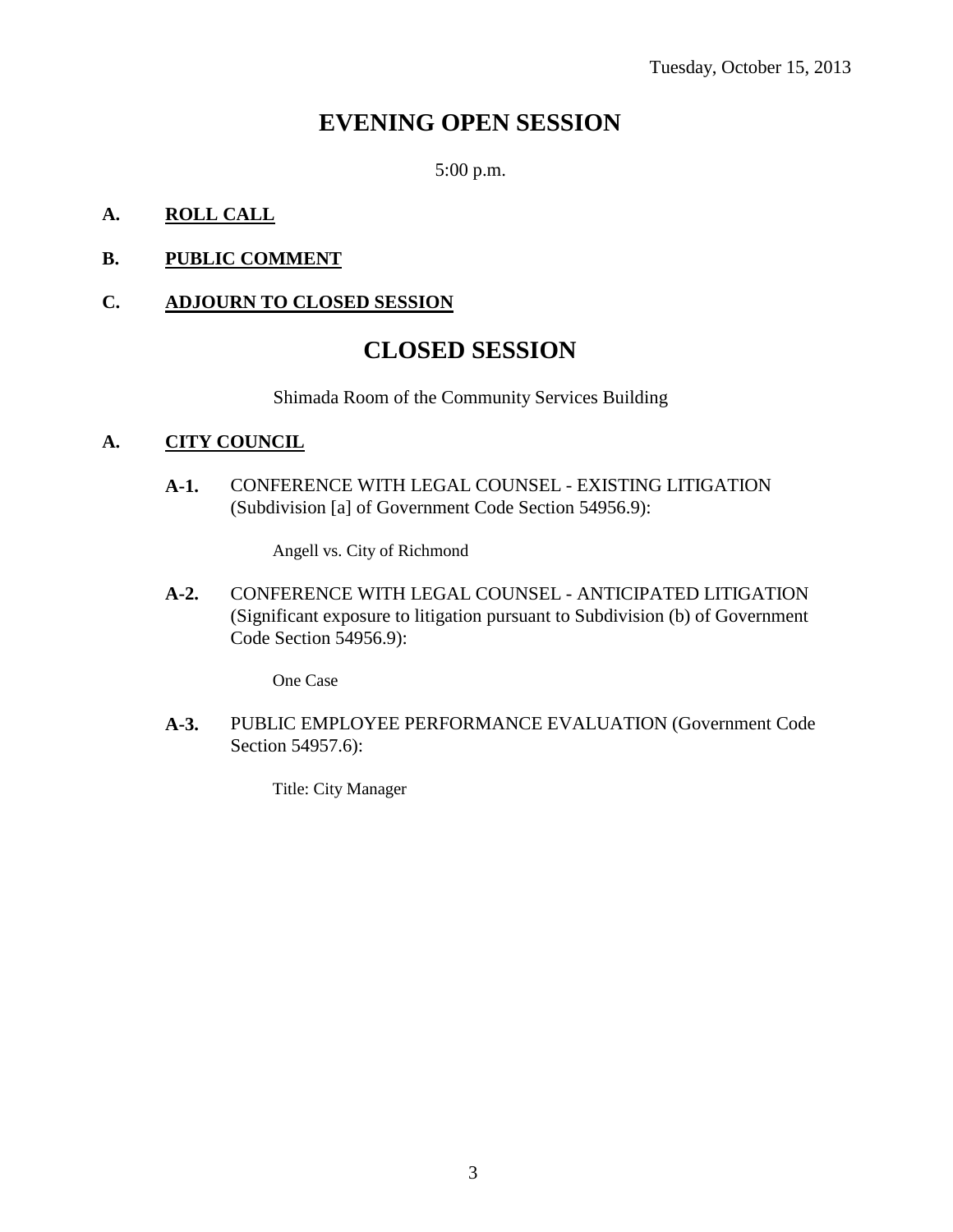# **SPECIAL MEETING OF THE RICHMOND HOUSING AUTHORITY**

6:25 p.m.

- **A. PLEDGE TO THE FLAG**
- **B. ROLL CALL**
- **C. STATEMENT OF CONFLICT OF INTEREST**
- **D. AGENDA REVIEW**
- **E. OPEN FORUM FOR PUBLIC COMMENT**

#### **F. HOUSING AUTHORITY CONSENT CALENDAR**

**F-1.** ADOPT a resolution authorizing the Executive Director to execute a contract with Patel & Associates CPA, the successful bidder, to provide the independent accounting services required to perform annual audits of the Richmond Housing Authority's various programs for fiscal years ending June 30, 2013, 2014 and 2015, and a separate audit for the Westridge at Hilltop apartment complex for fiscal year ending June 30, 2013 for an amount not to exceed \$111,275 - Richmond Housing Authority (Tim Jones 621-1310).

### **G. ADJOURNMENT**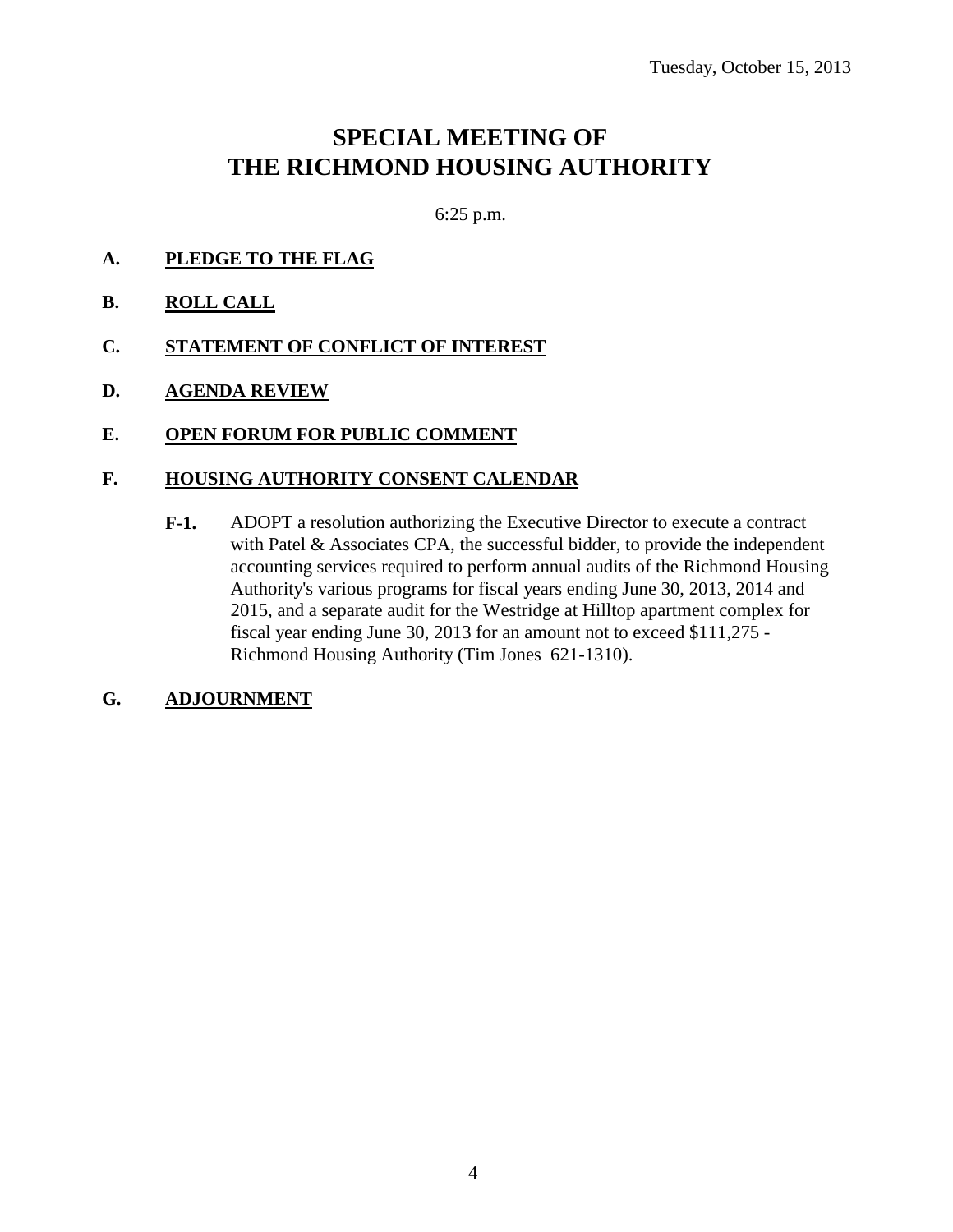# **REGULAR MEETING OF THE SUCCESSOR AGENCY TO THE RICHMOND COMMUNITY REDEVELOPMENT AGENCY AND RICHMOND CITY COUNCIL**

6:30 p.m.

### **A. ROLL CALL**

#### **B. STATEMENT OF CONFLICT OF INTEREST**

### **C. AGENDA REVIEW**

### **D. REPORT FROM THE CITY ATTORNEY OF FINAL DECISIONS MADE AND NON-CONFIDENTIAL DISCUSSIONS HELD DURING CLOSED SESSION**

#### **E. OPEN FORUM FOR PUBLIC COMMENT**

### **F. SUCCESSOR AGENCY TO THE RICHMOND COMMUNITY REDEVELOPMENT AGENCY CONSENT CALENDAR**

**F-1.** ADOPT a resolution approving a contract amendment with PES Environmental, Inc. (PES) to perform additional ground water monitoring and analysis as part of the approved State Department of Toxic Substances Control (DTSC) Work Plan for Marina Bay Area T, increasing the contract amount by \$49,500 for a total contract amount not to exceed \$99,300 - Successor Agency to the Richmond Community Redevelopment Agency (Patrick Lynch 307-8140).

### **G. CITY COUNCIL CONSENT CALENDAR**

- **G-1.** ADOPT a resolution extending the contracts with the pool of performance auditors previously approved by the City Council (Sjoberg Evashenk Consulting Inc.; Pun & McGeady; Burr Pilger Mayer (BPM); Municipal Resource Group, LLC; and Kevin W. Harper, CPA & Associates) to conduct internal audits in the 2013-2014 and 2014-2015 fiscal years for an amount not to exceed \$90,000 per firm over a two year period with an option to extend two additional years in an amount not to exceed \$90,000 per firm - Finance Department (James Goins 620- 6740).
- **G-2.** ADOPT a resolution allowing the City of Richmond to levy the annual assessments of businesses under the Downtown Richmond Property and Business Improvement District (DRPBID) on the annual 2013-2014 property tax rolls - City Manager's Office (Bill Lindsay/Janet Johnson 620-6512).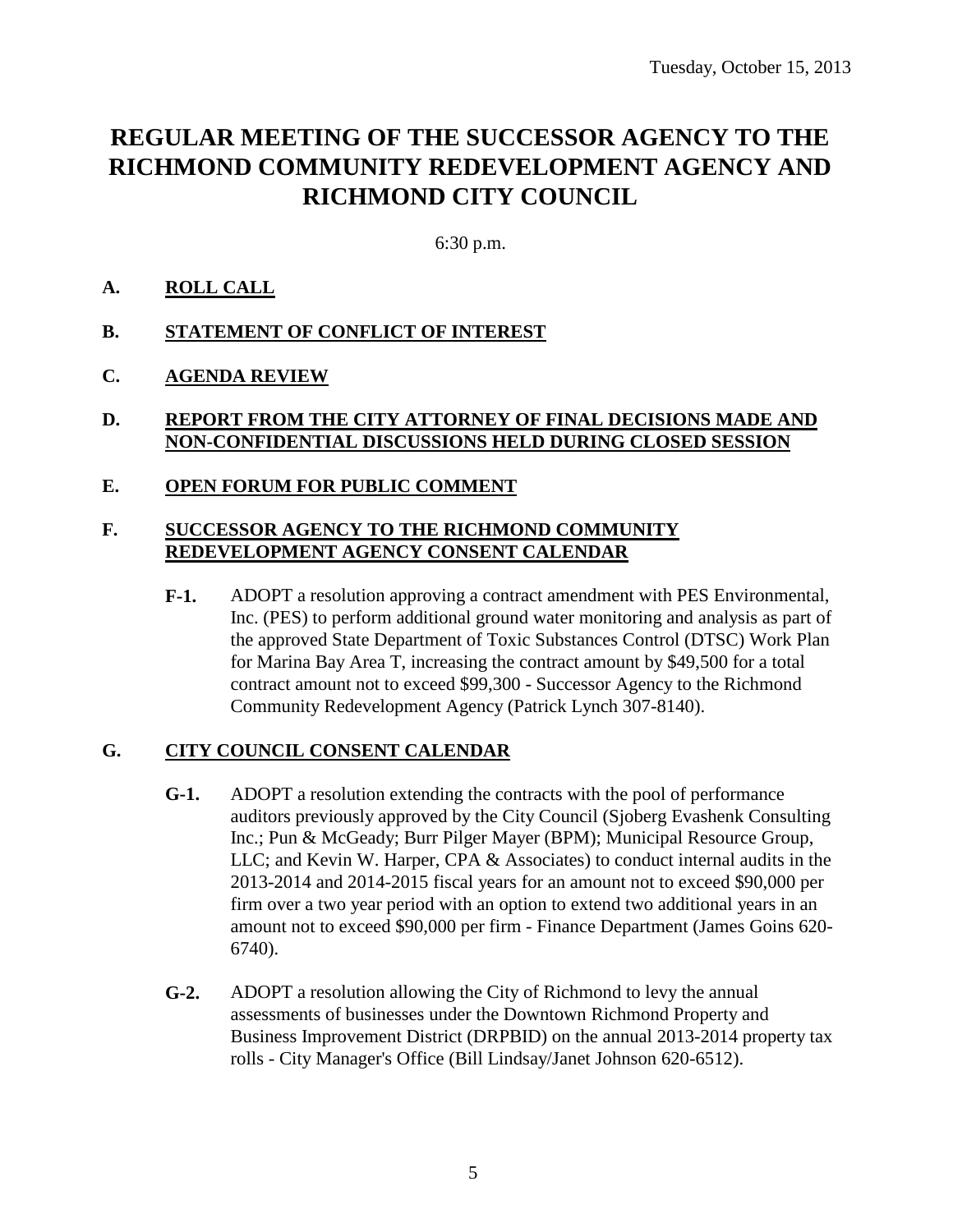- **G-3.** ADOPT a resolution amending and restating the memorandum of loan agreement and promissory note between the Port of Richmond and the City of Richmond to provide for the repayment for services and loans provided by the City to the Port - Finance Department (James Goins 620-6740).
- **G-4.** APPROVE a sole source purchase of a three-year and eight-month standard software maintenance agreement with New World Systems Corporation (October 2013-June 2017), in an amount not to exceed \$1,033,591. The software being maintained runs the West Co. Public Safety Consortium's Dispatching and Records Management Services - Police Department (Chief Chris Magnus 621- 1802).
- **G-5.** ADOPT a resolution accepting the revised Sewer System Management Plan (SSMP) in accordance with State Water Resource Control Board regulations - Engineering Services Department (Chad Davisson 620-5486).
- **G-6.** ACCEPT and APPROPRIATE additional domestic violence-related grant funding from CalEMA, increasing the funding by \$45,103 (from \$276,161 to \$321,264), and increasing the in-kind match amount by \$11,276, for a total inkind match of \$80,316 for the period January 1, 2013, through December 31, 2013 - Police Department (Chief Chris Magnus 621-1802).
- **G-7.** APPROVE a contract with Andy's Auto Body of Richmond for body painting of up to twenty new 2013 police vehicles in an amount not to exceed \$35,000 - Public Works Department (Yader Bermudez 231-3009).
- **G-8.** APPROVE a three-year contract with the Industrial Safety Supply Corporation to provide for the testing, repair and maintenance on approximately three hundred self-contained breathing apparatus (SCBA) masks, air-paks and cylinders, in an amount not to exceed \$40,050 - Fire Department (Chief Michael Banks 307- 8041).
- **G-9.** APPROVE a contract with California Generator Service to maintain and repair City-owned emergency generators for an initial term of three years, with a Cityoption to extend for an additional two years, at a cost not to exceed \$30,000 for the term of the contract - Public Works Department (Yader A. Bermudez 231- 3008).
- **G-10.** APPROVE a grant-funded contract with Fehr & Peers, for an amount not to exceed \$80,000, to assist in the preparation of the Iron Triangle Yellow Brick Road Walkable Neighborhood plan - Planning and Building Services Department (Richard Mitchell 620-6706).
- **G-11.** ACCEPT and APPROPRIATE a grant from Youth Service America in the amount of \$2,000 to recognize and celebrate youth for their volunteer and service learning actions - City Manager's Office (Bill Lindsay/Rochelle Monk 620- 6512).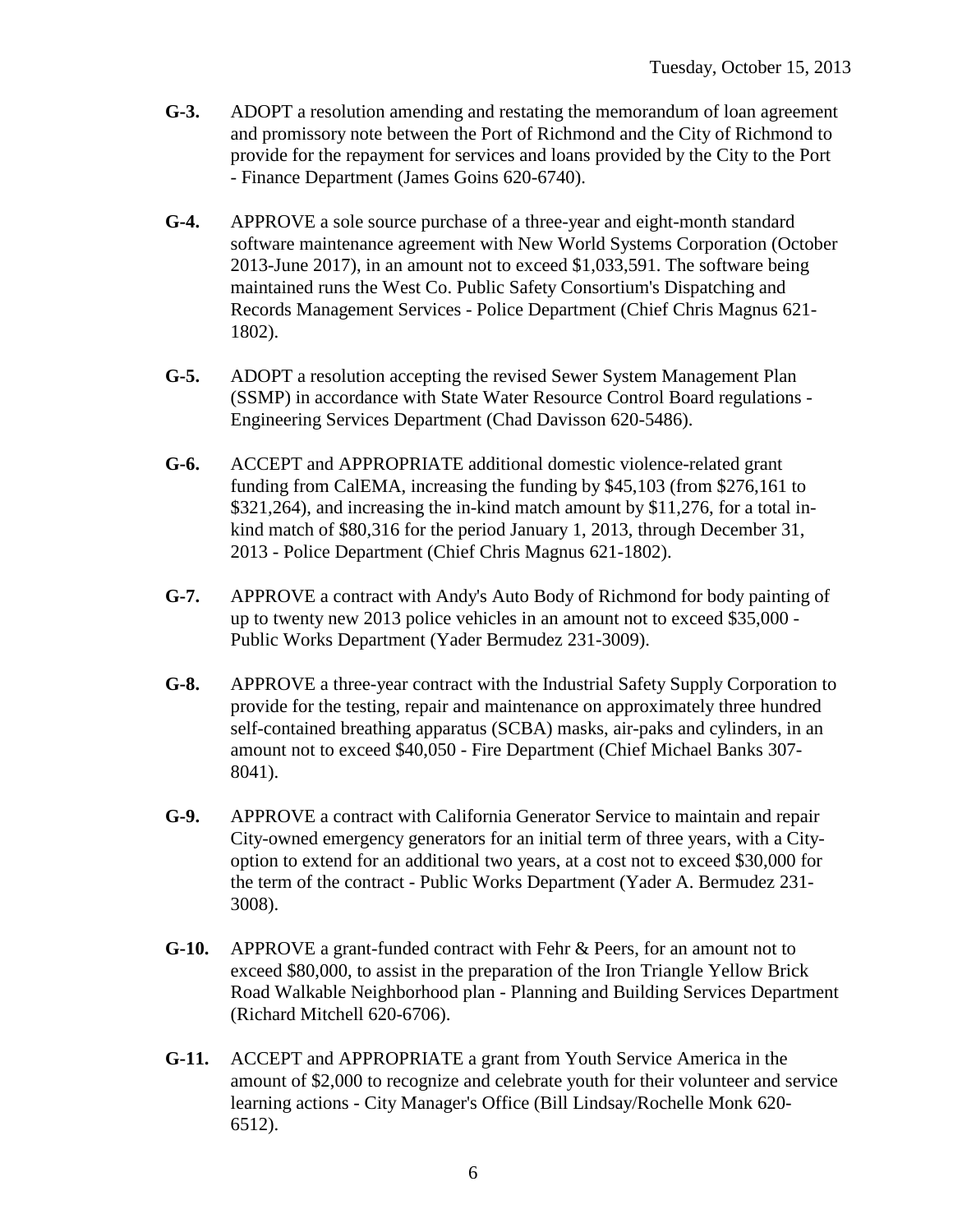- **G-12.** RECEIVE a monthly report on the Richmond Municipal Sewer District for September 2013 - Engineering Services Department (Chad Davisson 307-8091).
- **G-13.** APPROVE the following appointments and re-appointments: Economic Development Commission: Beth Javens, new appointment, term expiring March 30, 2016; Richmond Arts and Culture Commission: Kit Pappenheimer, new appointment, term expiring January 31, 2017; Historic Preservation Commission: Patricia Pearson, re-appointment, term expiring July 31, 2017; Recreation and Parks Commission: Connie Portero, re-appointment, term expiring October 26, 2016 - Mayor McLaughlin (620-6503).
- **G-14.** ADOPT an ordinance (second reading) amending Richmond Municipal Code Chapter 6.06 (Historic Structures Code) to streamline the design review process for historic resource alteration projects by authorizing the Zoning Administrator to approve minor historic resource alteration projects and authorizing the Historic Preservation Commission to approve major historic resource alteration projects - Planning and Building Services Department (Richard Mitchell 620- 6706).
- **G-15.** APPROVE the minutes of the September 24, 2013, Special City Council Meeting - City Clerk's Office (Diane Holmes 620-6513).

**Should any of the following continued items be removed from the Consent Calendar, they will be heard immediately following the approval of the Consent Calendar. All other items removed from the Consent Calendar will be placed at the end of the agenda for consideration.**

- **G-16.** ADOPT a resolution approving an amendment to the contract with Harris Electric and Cirimele Electric Works, Inc. to provide as-needed high voltage and major electrical contract service in an amount not to exceed \$75,000 per year over a three-year period with two one-year options to extend (This item was reviewed and recommended for approval by the Finance Committee at its September 13, 2013, meeting) - Public Works Department (Yader A. Bermudez 231-3008).
- **G-17.** ADOPT a resolution adjusting the City's parking fines schedule to reflect Statemandated assessments and correspond to other jurisdictions' rates - Police Department (Chief Magnus 621-1802).
- **G-18.** ADOPT an ordinance (second reading) to ban alcohol billboards near schools, in order to reduce the number of minors who become at risk for alcohol abuse due to starting to drink before they can make an informed, adult choice - Councilmembers Rogers (867-5725), Beckles, and Myrick (620-6861).